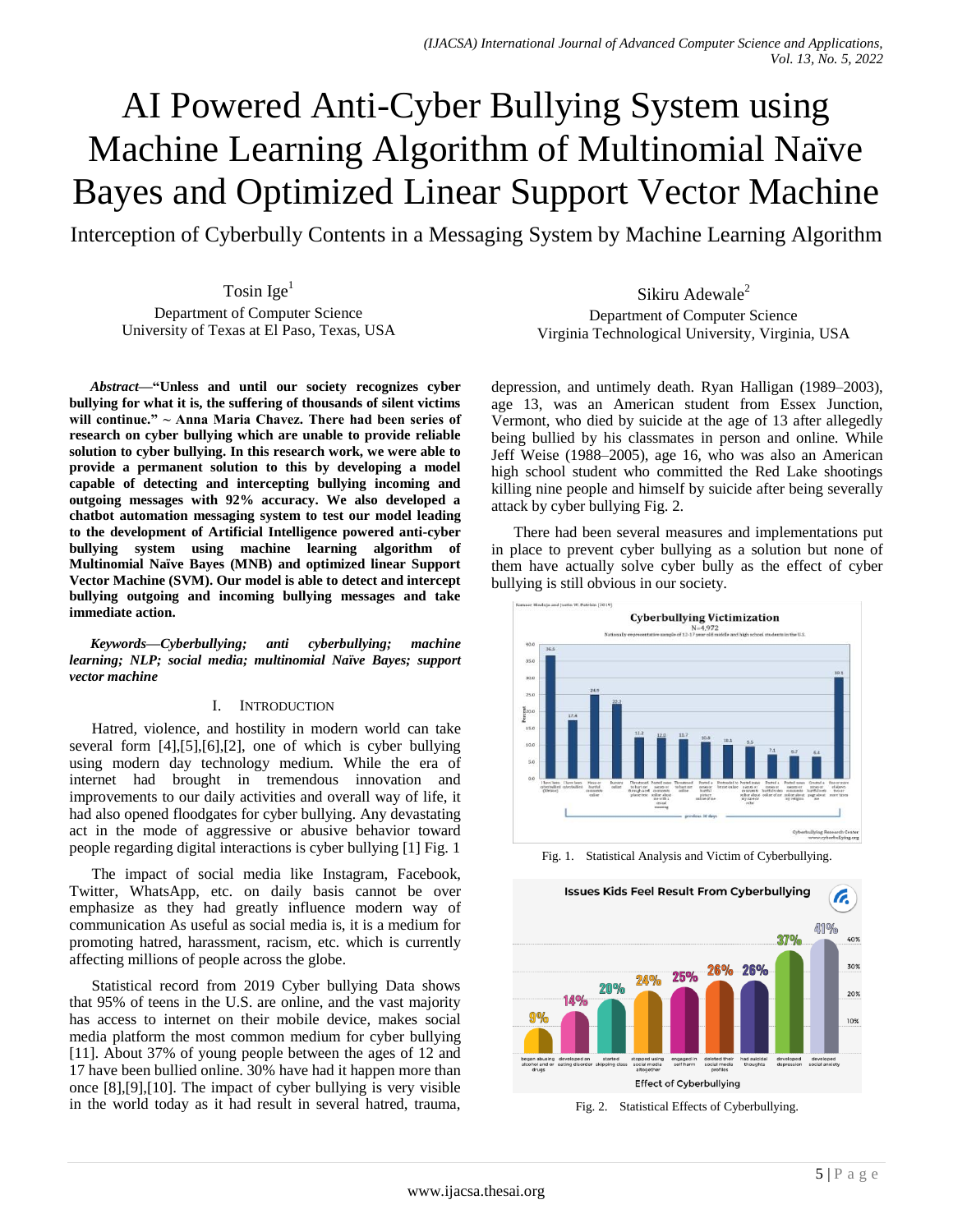In this research work, Multinomial Naïve Bayes and Optimized Linear Support Vector Machine of machine learning algorithm was successfully used to implement an Artificial Intelligent Powered anti-cyber bullying system capable of detecting and intercepting online cyberbullying messages and filtered [3] them so that the intending recipient doesn't receive it. To ensure a better coverage across billions of device worldwide, we deployed our model and exposed it to a web application programming interface (API). The REST API was developed with Flask python framework, so the API load our deployed model, call it with parameterized input, and then indicated the status if it is cyberbullying or not using natural language processing capability of machine learning for detection and interception. All that any social media website like Facebook, Twitter, Instagram, Linkedin, Snapchat, YouTube, WhatsApp, etc. needed to do is to integrate it on their platform by calling the API alone. With this implementation, the problem of cyber bullying had been laid to rest. In order to test our implementation in real time, we developed a chatbot automation messaging system, and then use it to consume our restful API service, we got an accuracy of 92% and the model was able to automatically detect and intercept any outgoing and incoming bullying message and then ensure that the intending receiver doesn't receive the message. We also estimate the time taken by the restful API service to detect, intercept, and process messages and discovered that it is negligible fraction of seconds which simply that our implementation can be implemented, deployed, and use in real time.

## II. BACKGROUND STUDY

Over the years, there had been several efforts to address the issue of cyber bullying, but none had actually enforce the prevention which is why the rate of cyberbully had remain so high in our society. The authors in [14] from the MIT Media Lab, led by KarthikDinakar implemented an algorithm based on clustering and classification that is able to detect and categorize group of words in an online interaction [3]. The algorithm correctly categorizes contents in online interaction with high accuracy. It could not be used to combat cyber bullying both in real time. Several models and algorithm had been developed from various research labs, but none had been able to combat cyber bullying in real time. Logical probabilistic model of approach was used to develop a sociolinguistic model capable of detecting cybeybullying and the role play in the context of the conversation [15], Natural Language processing method of approach had been employed to identify cyber bullying on chat conversation [11], while Raisi uses Co-trained ensembles for weakly supervised bullying detection of embedded models used RNN and node2vec learners for detecting harassment and bullying from text base data [7].

As different research had been carried out from different research labs and centers, many of which involves the use of Different machine and deep learning techniques to catch word phrases and slangs like k Nearest Neighbor (kNN), Linear Regression (LR), Random Forests (RF), Logistic Regression (LogR), Boosting (Bos), Bagging (Bgg), Adaboost (ADB), Multiple Regression (MR), Maximum Entropy (MaxE), etc.

are being used for detection of cyberbullying on social media [12],[13].

Kainat et al, in 2021 proposed machine learning based algorithm which detects harassment actively and alert user to take action against it [13] But Kainat et al proposal is not feasible in real time and does not solve the problem of cyberbully due to the following reasons:

*1)* It does not intercept the incoming message: A real time anti cyberbully must intercept the incoming message before getting to the receiver.

*2)* The receiver have to take action to delete the content: If someone harasses me online, even though I delete the message, the fact that I already receive it will have psychological effect on me.

*3)* Reliance on csvfile from both sender and receiver which is not feasible due to cost and scalability.

*4)* No API exposure for wide coverage.

In this research work, we were able to implement anticyberbully system, which is able to automatically intercept an incoming message before getting to the receiver and take necessary action. Three major steps were involved:

*1)* We used Multinomial Naïve Bayes (MNB) and Optimized Linear Support vector Machine (svm) to train our model.

*2)* Deployed the model.

*3)* Build a Restful API service using Flask framework of Python.

## III. RESEARCH METHODOLOGY

For this research, we used different sources of dataset collection which are related to cyber-bullying. The data is from different social media platforms like Kaggle, Twitter, Wikipedia Talk pages and YouTube. The data contain text and labeled as bullying or not. The data contains different types of cyber-bullying like racism, hate speech, aggression, insults and toxicity. Having set up our cloud environment and the necessary programs written, we proceeded by adopting the standard machine learning data cleansing and preparation techniques Fig. 3.

Data cleaning: We use preprocessing and cleaning methods to remove incomplete data that might cause system failure and also affect output prediction. Rows containing missing values where completely removed. We also use different methods to identify and remove noisy data, outliners, and other factors which can influence the output result.



Fig. 3. Data Preprocessing Steps.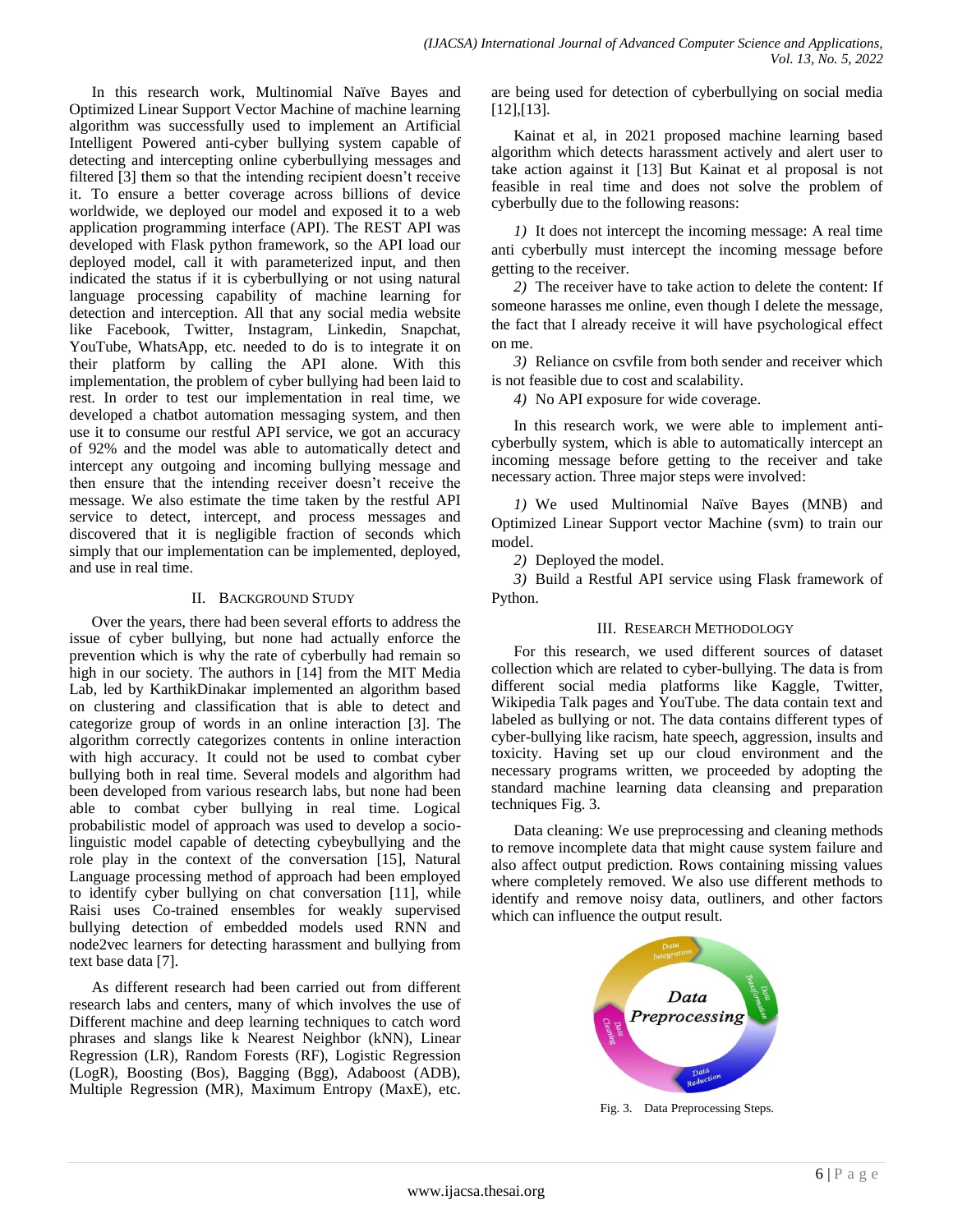Data Reduction for Data Quality: In order to maintain data integrity, we needed to deal with all rows containing null value; hence we opted for python library tool called PyCaret. We have two options which are either to automatically fill all the null values or to remove any row(s) containing null values weighted. Having weighted the risk involves in both, we decided to remove any row with null or empty value from the data, and this was done using PyCaret python library.

Data Transformation: For us to make our data to acceptable format for easy data mining and pattern recognition, it needed to undergo some data transformation. To ensure data is fully transformed to acceptable format, we used Discretization, normalization, and data aggregation technique.

Data Mining: Having successfully set up our apparatus which includes IBM cloud object storage facility, running background window service, active web service, scheduler, and with the data being thoroughly pre-processed and transformed.

Unlike current data mining in cloud computing process in which, one needs to make direct connect to the data warehouse or called the csv file. We only called our web API which was developed and hosted on the cloud as seen below;

Our Artificial intelligence powered anti-cyberbullying system is based on the system of intercepting an outgoing message from the sender. It automatically intercept an incoming message before getting to the receiver and validate the status whether it is bullying or non-bullying. If it is a bullying message, it is automatically blocked from getting to the receiver, and the status of the message will be displayed as 'not delivered' to the sender using a natural language processing mechanism of artificial intelligence. We use machine learning algorithm of Multinomial Naïve Bayes (MNB) and Linear Support Vector Machine (SVM) to train our model, and then expose it to a restful API for global coverage.

### *A. Implementation with Multinomial Naïve Bayes*

Multinomial Naïve Bayes is based on the binomial distribution which is derived from series of combinatorial theorem (Fig. 4).

 $P (Xi|Xj) = P (Xi)$  for any distinct Xi and Xj as we as P  $(Xi|X) = P(Xi)$  for any  $x \subset x \setminus xi$ .

Expansion and product simplification of the chain rule:

P (Ck,X1, ..., Xn) = P (Ck)  $\pi$ ni=1 P(X1|Ck)

In order to prevent the web service from being overwhelm due to multiple calling of the endpoint at regular interval, we developed a background window service to support the restful API service. Both the web API and the window service are picking records from the integrated data warehouse and pushing to the CSV file on the IBM Object Cloud Storage facility. They automatically pick new records to the CSV, and if a record is modified, it will be picked and modified on the CSV as well. The essence of the scheduler which was written in python is to be calling the web API at regular interval to check and push from the integrated data warehouse to the CSV file.

With the successful setting up of cloud environment and the necessary software programs being in fully execution, we proceeded by adopting the following data cleansing and preparation techniques.

Data cleaning: We use preprocessing and cleaning methods to remove incomplete data that might cause system failure and also affect output prediction. Rows contain- ing missing values where completely removed. We also use different methods to identify and remove noisy data, outliners, and other factors which can influence the output result.

Data Reduction for Data Quality: In order to maintain data integrity, we needed to deal with all rows containing null value; hence we opted for python library tool called PyCaret. We have two options which is either to automatically fill all the null values or to remove any row(s) containing null values weighted. Having weighted the risk involves in both, we decided to remove any row with null or empty value from the data, and this was done using PyCaret python library.

Data Transformation: For us to make our data to acceptable format for easy data mining and pattern recognition, it needed to undergo some data transformation. To ensure data is fully transformed to acceptable format, we used Discretization, normalization, and data aggregation technique.

### *B. Implementation with Linear Support Vector Machine*

Similar to SVC with parameter kernel='linear', but implemented in terms of liblinear rather than libsvm, so it has more flexibility in the choice of penalties and loss functions and scale better over a large numbers of samples. This class supports both dense and sparse input and the multiclass support is handled according to a one-vs-the-rest scheme (Supervised learning, [online] [11]. We use the inbuilt C implementation which is based on random number generator to select best features so as to ensure low bias and high variance (Fig. 5).

### *C. Validation and Cross Validation*

We obtain an accuracy of over 92% for both Multinomial Naïve Bayes and Linear support Vector Machine, But having such accuracy can be reason for over fitting a times. So we needed to see how the model will behave when fed or exposed to an unfamiliar data. Hence, we didn't jump to conclusion immediately; we decided to do validation and cross validation. We started our validation with confusion matrix and F1 score (Fig. 6).

| import pandas as pd<br>from nltk.tokenize import word tokenize<br>from nltk import pos tag<br>from sklearn.preprocessing import LabelEncoder<br>from collections import defaultdict<br>from nltk.corpus import wordnet as wn<br>from sklearn.feature extraction.text import TfidfVectorizer<br>from sklearn import model selection, naive bayes, svm<br>from sklearn.metrics import accuracy score<br>twenty train.column=[twenty train['text'], twenty train['oh label']]<br>from sklearn.feature extraction.text import CountVectorizer<br>count vect = CountVectorizer()<br>$X$ train counts = count vect. fit transform $(X)$<br>X train counts.shape |                                                     |  |
|-----------------------------------------------------------------------------------------------------------------------------------------------------------------------------------------------------------------------------------------------------------------------------------------------------------------------------------------------------------------------------------------------------------------------------------------------------------------------------------------------------------------------------------------------------------------------------------------------------------------------------------------------------------|-----------------------------------------------------|--|
|                                                                                                                                                                                                                                                                                                                                                                                                                                                                                                                                                                                                                                                           | import seaborn as sns                               |  |
|                                                                                                                                                                                                                                                                                                                                                                                                                                                                                                                                                                                                                                                           |                                                     |  |
|                                                                                                                                                                                                                                                                                                                                                                                                                                                                                                                                                                                                                                                           | import numpy as np                                  |  |
|                                                                                                                                                                                                                                                                                                                                                                                                                                                                                                                                                                                                                                                           | import nltk                                         |  |
|                                                                                                                                                                                                                                                                                                                                                                                                                                                                                                                                                                                                                                                           |                                                     |  |
|                                                                                                                                                                                                                                                                                                                                                                                                                                                                                                                                                                                                                                                           |                                                     |  |
|                                                                                                                                                                                                                                                                                                                                                                                                                                                                                                                                                                                                                                                           | from nltk.corpus import stopwords                   |  |
|                                                                                                                                                                                                                                                                                                                                                                                                                                                                                                                                                                                                                                                           | from nltk.stem import WordNetLemmatizer             |  |
|                                                                                                                                                                                                                                                                                                                                                                                                                                                                                                                                                                                                                                                           |                                                     |  |
|                                                                                                                                                                                                                                                                                                                                                                                                                                                                                                                                                                                                                                                           |                                                     |  |
|                                                                                                                                                                                                                                                                                                                                                                                                                                                                                                                                                                                                                                                           |                                                     |  |
|                                                                                                                                                                                                                                                                                                                                                                                                                                                                                                                                                                                                                                                           |                                                     |  |
|                                                                                                                                                                                                                                                                                                                                                                                                                                                                                                                                                                                                                                                           |                                                     |  |
|                                                                                                                                                                                                                                                                                                                                                                                                                                                                                                                                                                                                                                                           |                                                     |  |
|                                                                                                                                                                                                                                                                                                                                                                                                                                                                                                                                                                                                                                                           |                                                     |  |
|                                                                                                                                                                                                                                                                                                                                                                                                                                                                                                                                                                                                                                                           | url="C:\\data\\data-1\\toxicity_parsed_dataset.csv" |  |
|                                                                                                                                                                                                                                                                                                                                                                                                                                                                                                                                                                                                                                                           | twenty train =pd.read csv(url)                      |  |
|                                                                                                                                                                                                                                                                                                                                                                                                                                                                                                                                                                                                                                                           |                                                     |  |
|                                                                                                                                                                                                                                                                                                                                                                                                                                                                                                                                                                                                                                                           |                                                     |  |
|                                                                                                                                                                                                                                                                                                                                                                                                                                                                                                                                                                                                                                                           |                                                     |  |
|                                                                                                                                                                                                                                                                                                                                                                                                                                                                                                                                                                                                                                                           | X=twenty train['text']                              |  |
|                                                                                                                                                                                                                                                                                                                                                                                                                                                                                                                                                                                                                                                           | y=twenty train['oh label']                          |  |
|                                                                                                                                                                                                                                                                                                                                                                                                                                                                                                                                                                                                                                                           |                                                     |  |
|                                                                                                                                                                                                                                                                                                                                                                                                                                                                                                                                                                                                                                                           |                                                     |  |
|                                                                                                                                                                                                                                                                                                                                                                                                                                                                                                                                                                                                                                                           |                                                     |  |
|                                                                                                                                                                                                                                                                                                                                                                                                                                                                                                                                                                                                                                                           |                                                     |  |
|                                                                                                                                                                                                                                                                                                                                                                                                                                                                                                                                                                                                                                                           |                                                     |  |
|                                                                                                                                                                                                                                                                                                                                                                                                                                                                                                                                                                                                                                                           |                                                     |  |
|                                                                                                                                                                                                                                                                                                                                                                                                                                                                                                                                                                                                                                                           | Count unst unshulary and understanding the          |  |

Fig. 4. Python Code Snippet with Multinomial Naïve Bayes.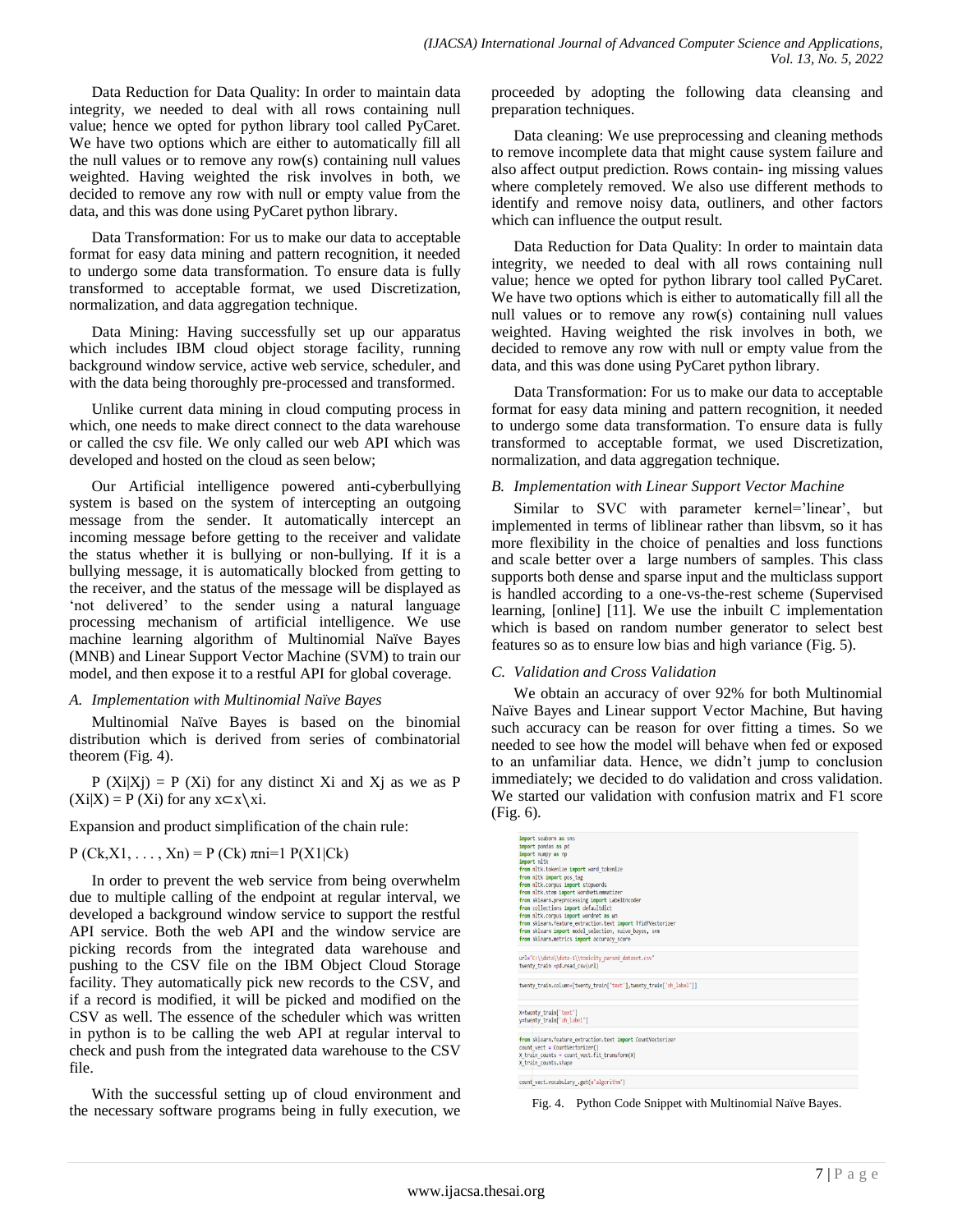

Fig. 5. Python Code Snippet with Support Vector Machine.

|                          |                                                        |      |      | print(confusion matrix(twenty test.oh label, predicted))      |  |  |  |
|--------------------------|--------------------------------------------------------|------|------|---------------------------------------------------------------|--|--|--|
|                          |                                                        |      |      | print(classification report(twenty test.oh_label, predicted)) |  |  |  |
|                          |                                                        |      |      |                                                               |  |  |  |
|                          | print(accuracy score(twenty test.oh label, predicted)) |      |      |                                                               |  |  |  |
|                          |                                                        |      |      |                                                               |  |  |  |
| [128189 0]<br>[2349 345] |                                                        |      |      |                                                               |  |  |  |
|                          | precision recall f1-score support                      |      |      |                                                               |  |  |  |
| 0                        | 0.92                                                   | 1.00 | 0.96 | 28189                                                         |  |  |  |
| 1                        | 1.80                                                   | 0.13 | 0.23 | 2694                                                          |  |  |  |
| accuracy                 |                                                        |      | 0.92 | 30883                                                         |  |  |  |
| nacro avg                | 0.96                                                   | 0.56 | 0.59 | 38883                                                         |  |  |  |
| weighted avg             | 0.93                                                   | 0.92 | 0.90 | 38883                                                         |  |  |  |
|                          |                                                        |      |      |                                                               |  |  |  |

Fig. 6. Validation Report.

With an accuracy of 96% and a very low mean square error (MSE), our model is certain to have low bias and high variance, hence, we proceeded to developing a restful API using Python's flask framework and then expose our model to the API to ensure the widest coverage. We developed a chatbot automation system and exposed it to our newly developed restful API service. The chatbot automation system has a graphical user interface (GUI) for human interaction.

Since, we have exposed our restful API to our model, the API is automatically called and it immediately intercepts both outgoing and incoming messages and categorizes them based on bullying and non-bullying. If the outgoing message falls into bullying, it automatically filtered it and ensures the receiver doesn't receive it. The sender too will see from the graphical interface that the message did not deliver. In this case, the bullying message does not reach the receiver (Fig. 7).



Fig. 7. Chat Messaging GUI.

#### *D. Additional Observation and Time Delivery Comparison*

Since, there is an Artificial Intelligence Powered backend implementation that intercepts all outgoing and incoming messages, we deem it necessary to estimate the time for the message to reach the receiver and vice versa since there is an additional backend process of interception. To do this we first removed the backend interception from the newly developed chatbot automation system, and then begin to interact be sending messages from the interface. We discovered that the messages were instantly delivered. Then we decided to reintroduce our restful API which will intercept all messages and feed our trained model, we monitor if for some time during message interaction from the surface. We find out the messages was also delivered on time if it is non-bullying, but if it is bullying the message is not delivered at all. Since, there is no apparent different in time taken when we removed the backend interception process and when we added. We came to conclusion that the extra time taken by the backend message interception process which determine whether the message should be sent to the receiver or not is fraction of a seconds which is negligible.

#### IV. CONCLUSION

With our research and implementation, we believed the problem of cyber bullying will be solved once and for all if our implementations can be integrated in all the online social media and messengers. Validation and cross validation of our results shows accuracy of 92%, with low bias and high variance and also a very low mean square error (MSE). Our implementation can be adopted and used on any real life social media or online messenger.

Our conclusion will be incomplete without mentioning the limitation of our developed model. The only limitation to our model is the data. The more the data used to train model, the more accuracy it will be.

The data used for this research is from different social media platforms like Kaggle, Twitter, Wikipedia Talk pages and YouTube. The data contain text and labeled as bullying or not. The data contains different types of cyber-bullying like racism, hate speech, aggression, insults and toxicity.

The greatest breakthrough in machine learning is going to be when a deployed model can automatically retrain itself by constantly getting live data from a source, train and update itself without any human effort. Since, model accuracy is somehow dependent with availability of data, and millions of new data are constantly being available in the cloud on daily bases after deploying our model. This will happen at some later time and we will be able to have a super model that is able to get live data, retrain, and redeployed itself on daily bases without human intervention.

#### **REFERENCES**

- [1] S. A. Hemphill, A. Kotevski and J. A. Heerde, "Longitudinal associations between cyber-bullying perpetration and victimization and problem behavior and mental health problems in young australians", International journal of public health, vol. 60, no. 2, pp. 227-237, 2015.
- R. S. Tokunaga, "Following you home from school: A critical review and synthesis of research on cyberbullying victimization", Computers in human behavior, vol. 26, no. 3, pp. 277-287, 2010.